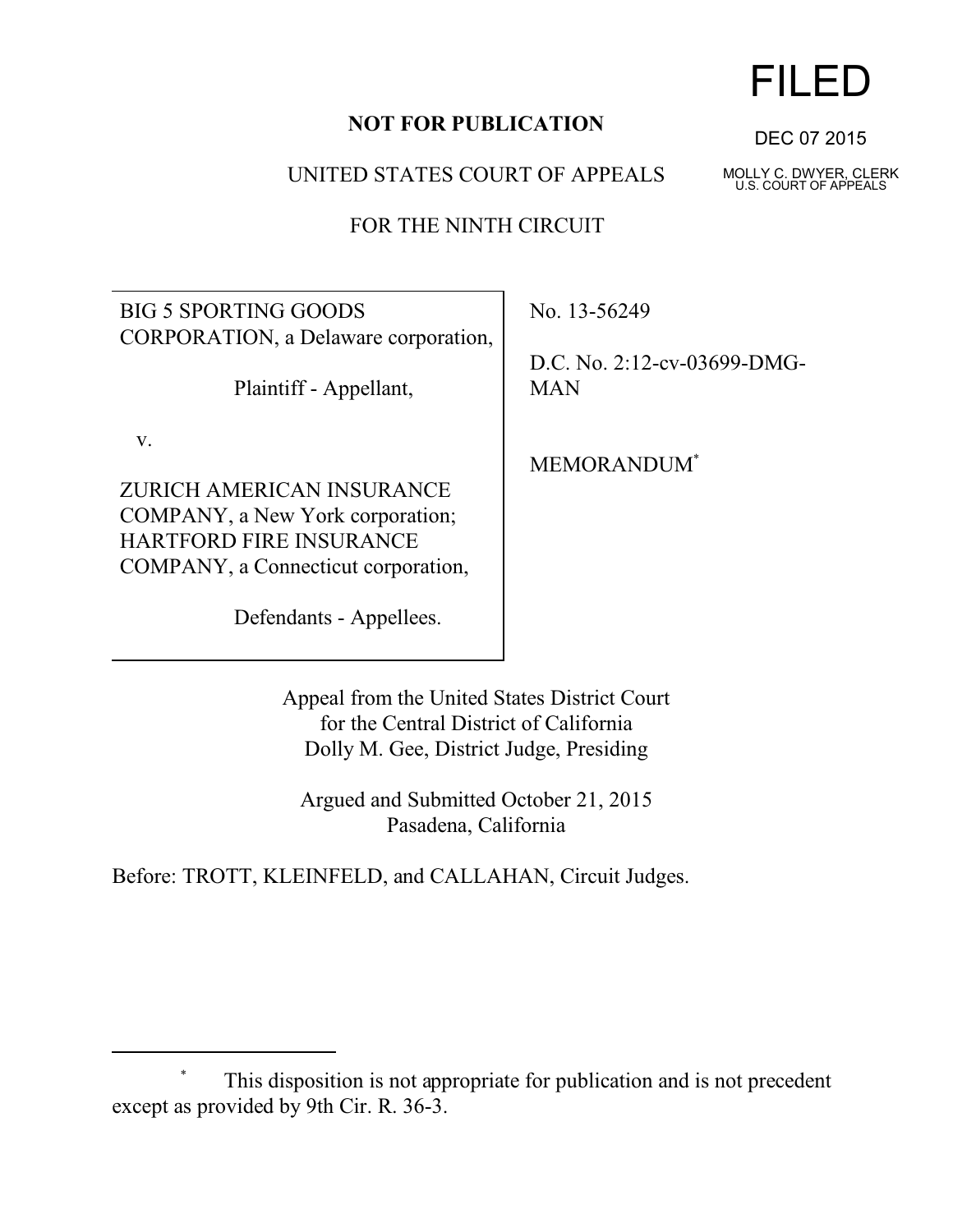Because the parties are aware of the facts, circumstances, and policy language controlling this case, we repeat them only as necessary to explain our

decision.

This lawsuit boils down to (1) whether or not Hartford had a duty to defend Big 5 against the underlying actions, and (2) whether or not Zurich had a similar duty. Focusing on exclusions of coverage in the relevant policies, the district court concluded that no such duty existed as to either company. In a thorough order carefully addressing Big 5's claims and arguments, the court said,

> [B]ecause all of the Underlying Actions in this case arise out of the alleged violation of the statutory right to privacy, specifically the Song-Beverly Act, coverage is barred by the Statutory Violations Exclusions under the Policies. Defendants have established, as a matter of law, that there is no conceivable theory under which the claims in the Underlying Actions warrant coverage. Viewing the facts in the light most favorable to Plaintiff does not change this outcome. Accordingly, Defendants are entitled to summary judgment. Conversely, Plaintiff is not.

We agree.

We begin with Big 5's argument that the insurers had a duty to defend even if the underlying actions were bound to fail. Not so. Big 5 ignores that the "duty to defend groundless actions applies only to claims covered by the policy." Venoco, Inc. v. Gulf Underwriters Ins. Co., 175 Cal. App. 4th 750, 765 (2009)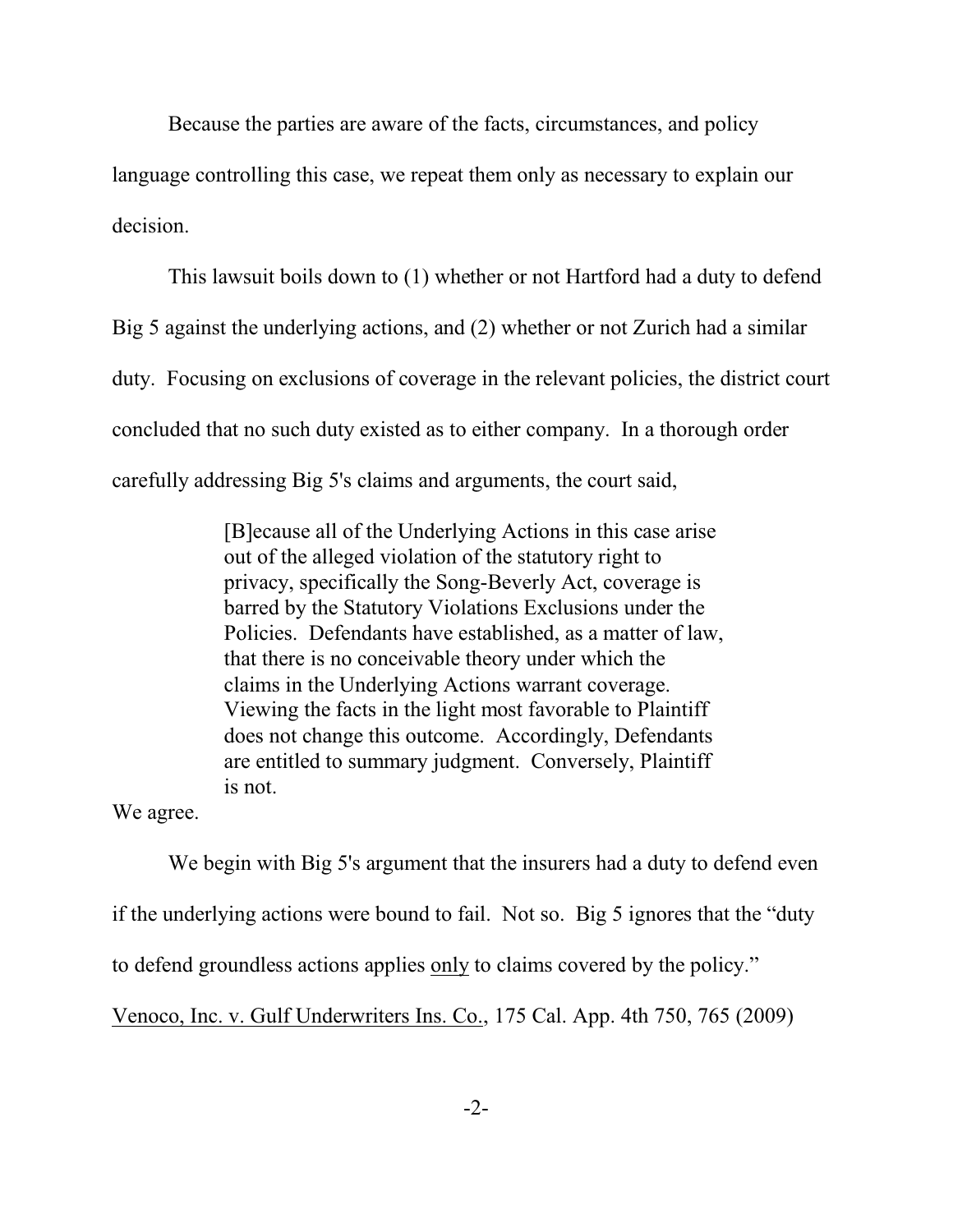(emphasis added). An insurer may have a duty to defend against a claim that is meritless or frivolous, i.e. "a loser," but not against a claim that is plainly not covered because of an exclusion. Scottsdale Ins. Co. v. MV Transp., 36 Cal. 4th 643, 655 (2005) ("[I]f, as a matter of law, neither the complaint nor the known extrinsic facts indicate any basis for potential coverage, the duty to defend does not arise in the first instance."). An insurer has no duty to defend when "the underlying claim cannot come within the policy coverage by virtue of the scope of the insuring clause or the breadth of an exclusion." Montrose Chem. Corp. v. Sup. Ct., 6 Cal. 4th 287, 301 (1993) (emphasis added).

Zurich's 2007-2009 "Statutory Violation Exclusion" language bars coverage for personal and advertising injury arising directly or indirectly out of any action or omission that violates or is alleged to violate any statute, ordinance or regulation that prohibits or limits the sending, transmitting, communicating, or distribution of material or information. Zurich's 2009-2010 policy exclusions slightly modify and expand this language, but not in a material way that might benefit Big 5.

Hartford's policy creates similar exclusions. The first exclusion, entitled "Right Of Privacy Created By Statute," covers personal and advertising injury arising out of the violation of a person's right of privacy created by any state or federal act. The second exclusion, entitled "Distribution Of Material In Violation

-3-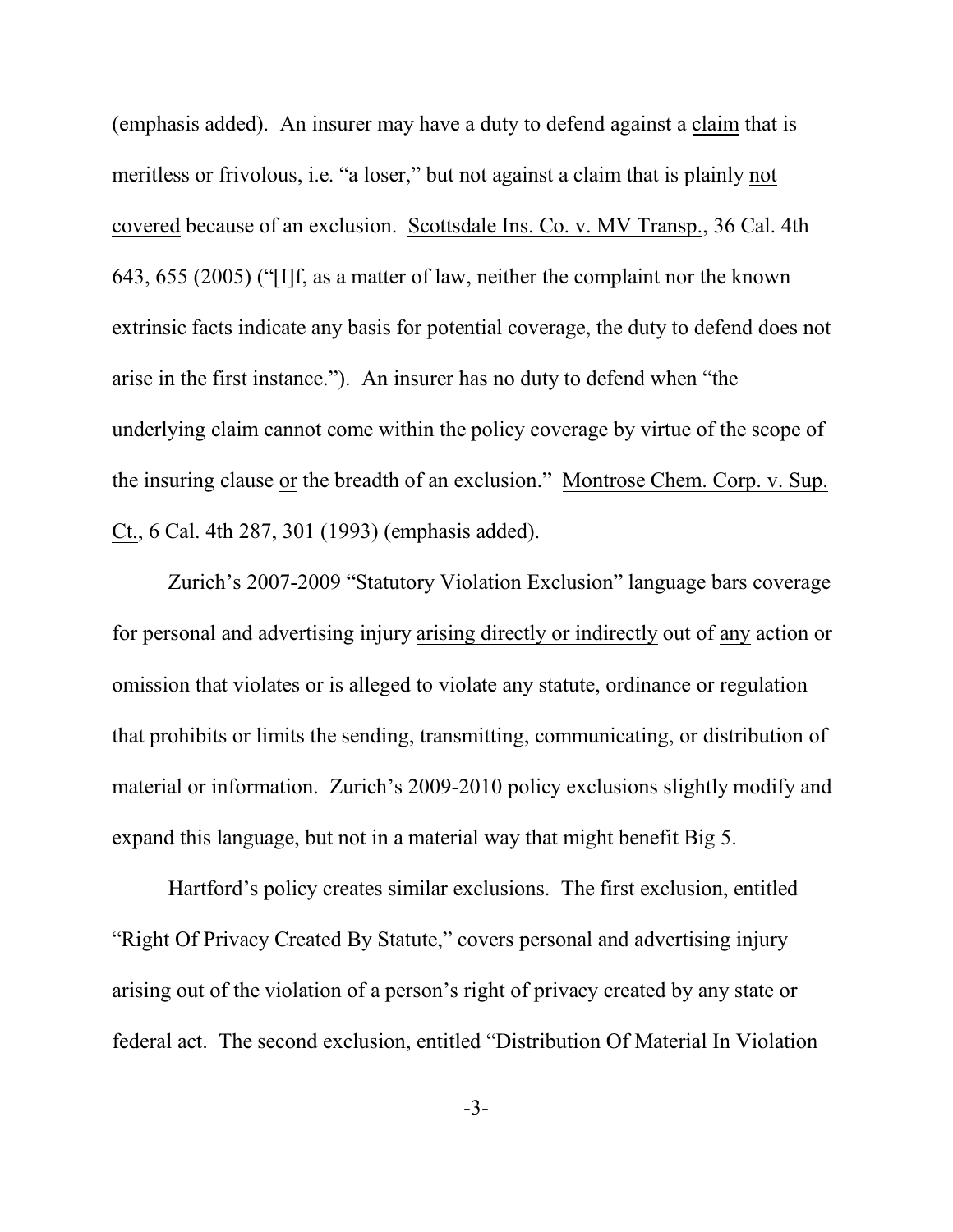of Statutes," covers personal and advertising injury arising directly or indirectly out of any action or omission that violates or is alleged to violate any statute that prohibits or limits the sending, transmitting, communicating, or distribution of material or information.

We agree with the district court that Zurich's and Hartford's exclusionary language encompasses violations of the Song-Beverly Act -- undeniably a statute - as well as any act or omission that arises directly or indirectly from an alleged violation of that law.

Big 5 argues, however, that the lawsuits it was forced to defend contained common law and California constitutional right to privacy claims separate and apart from any Song-Beverly Act ZIP Code violations. We disagree. As did the district court, we conclude that in garden variety ZIP Code cases like these, such extra Song-Beverly Act privacy claims simply do not exist. We have scoured the legal landscape searching for precedents supporting Big 5 assertions, but we have come up empty. To the contrary, the authority shedding light on this issue points conclusively in the other direction: California does not recognize any common law or constitutional privacy right causes of action for requesting, sending, transmitting, communicating, distributing, or commercially using ZIP Codes. The only possible claim is for statutory penalties, not damages.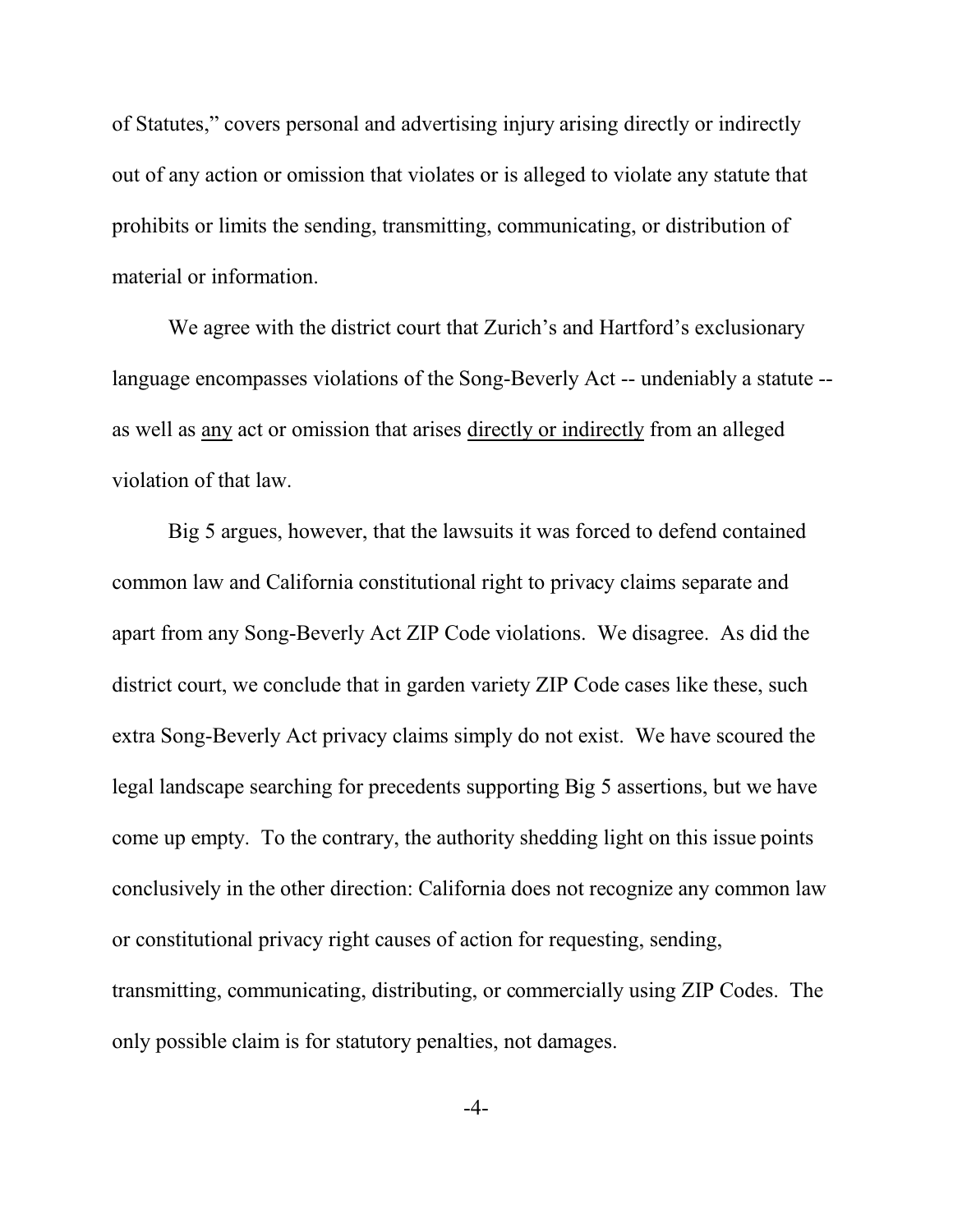In 1991, the Song-Beverly Act created by statute a new right of privacy. As the district court noted, the legislative history of the Act states, "Existing law does not prohibit persons who accept credit cards in business transactions from requiring a cardholder to write or provide personal identification information for notation on the credit card transaction form. This bill would enact such a prohibition." Nothing has changed since the enactment of that Act.

Fogelstrom v. Lamps Plus, Inc., 195 Cal. App. 4th 986 (2d Dist. 2011), a ZIP Code marketing case, illuminates our conclusion that the privacy rights asserted by Big 5 do not exist. In that case, the plaintiff alleged an invasion of his common law and constitutional rights to privacy. The Court of Appeal held that "the conduct of which plaintiff complains does not constitute a 'serious' invasion of privacy." Id. at 992. The court reasoned that "[a]ctionable invasions of privacy must be sufficiently serious in their nature, scope, and actual or potential impact to constitute an egregious breach of the social norms underlying the privacy right." Id. (quoting Hill v. National Collegiate Athletic Ass'n, 7 Cal. 4th, 1, 37 (1994)). The court said that "[Lamps Plus'] conduct is not an egregious breach of social norms, but routine commercial behavior." Id. As the Supreme Court of California observed in Hill, "[n]o community could function if every intrusion into the realm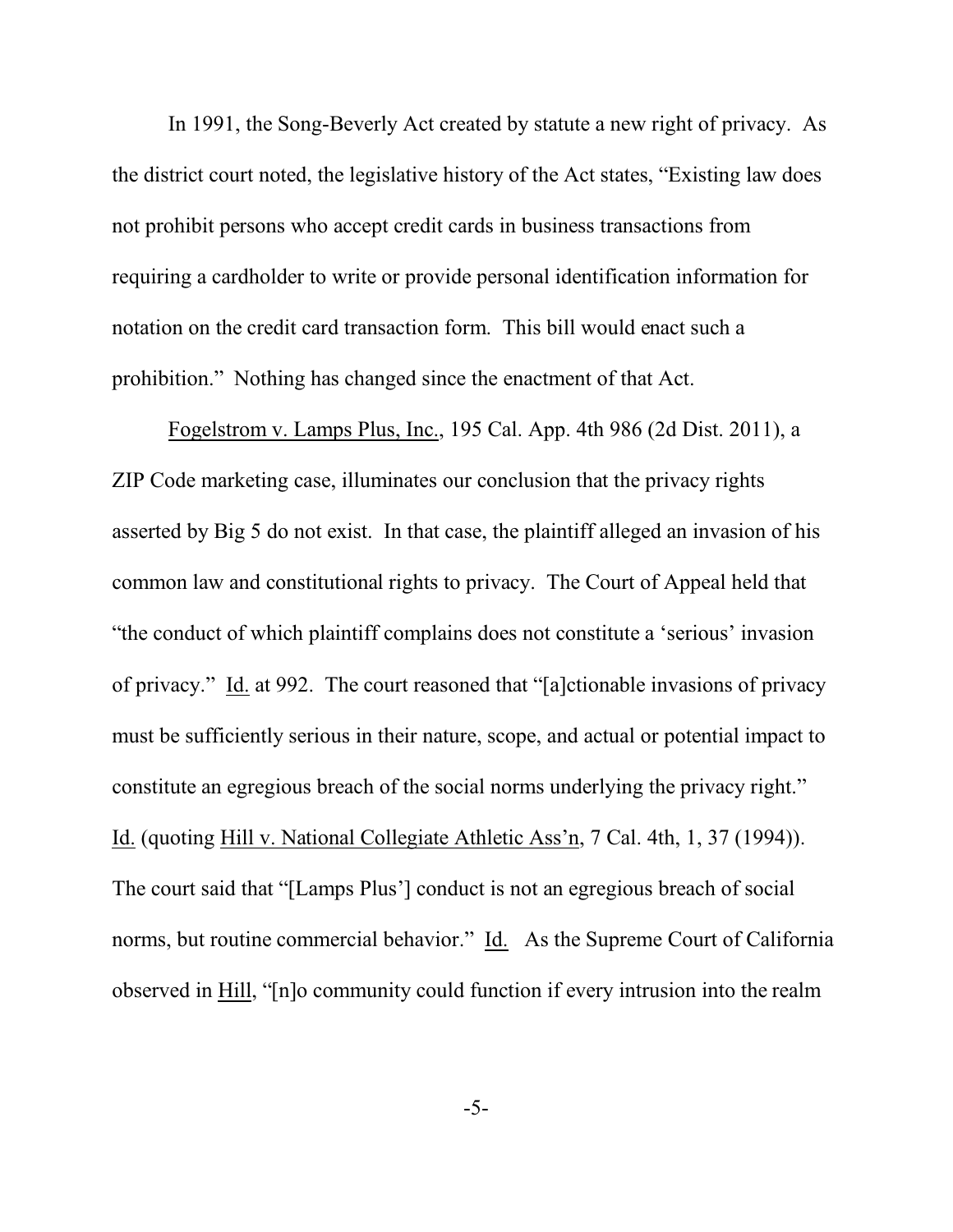of private action, no matter how slight or trivial, gave rise to a cause of action for invasion of privacy." 7 Cal. 4th at 37.

Big 5's "claims" are not just lacking in merit. Under settled California law, they are not even recognized as cognizable causes of action, a status one step below "unmeritorious." Allowing Big 5's fact pattern to rise to the level of a claim would require an insurance company to insure and defend against non-existent risks.

Fogelstrom also disposes of the plaintiff's increased-risk-of-identity-theft argument, calling it "a speculative conclusion of fact." 195 Cal. App. 4th at 993.

Big 5's negligence theory fares no better. Just as a rose by any other name is still a rose, so a ZIP Code case under any other label remains a ZIP Code case. See Swain v. Cal. Cas. Ins. Co., 99 Cal. App. 4th 1, 8-9 (2002) ("A general boilerplate pleading of 'negligence' adds nothing to a complaint otherwise devoid of *facts* giving rise to a potential for covered liability."). As the district court recognized, the California Court of Appeal has discouraged the "artful drafting" of alleging superfluous negligence claims, saying that to allow such a practice would inappropriately "erase exclusions in any policy." Fire Ins. Exch. v. Jiminez, 184 Cal. App. 3d 437, 443 n.2 (1986).